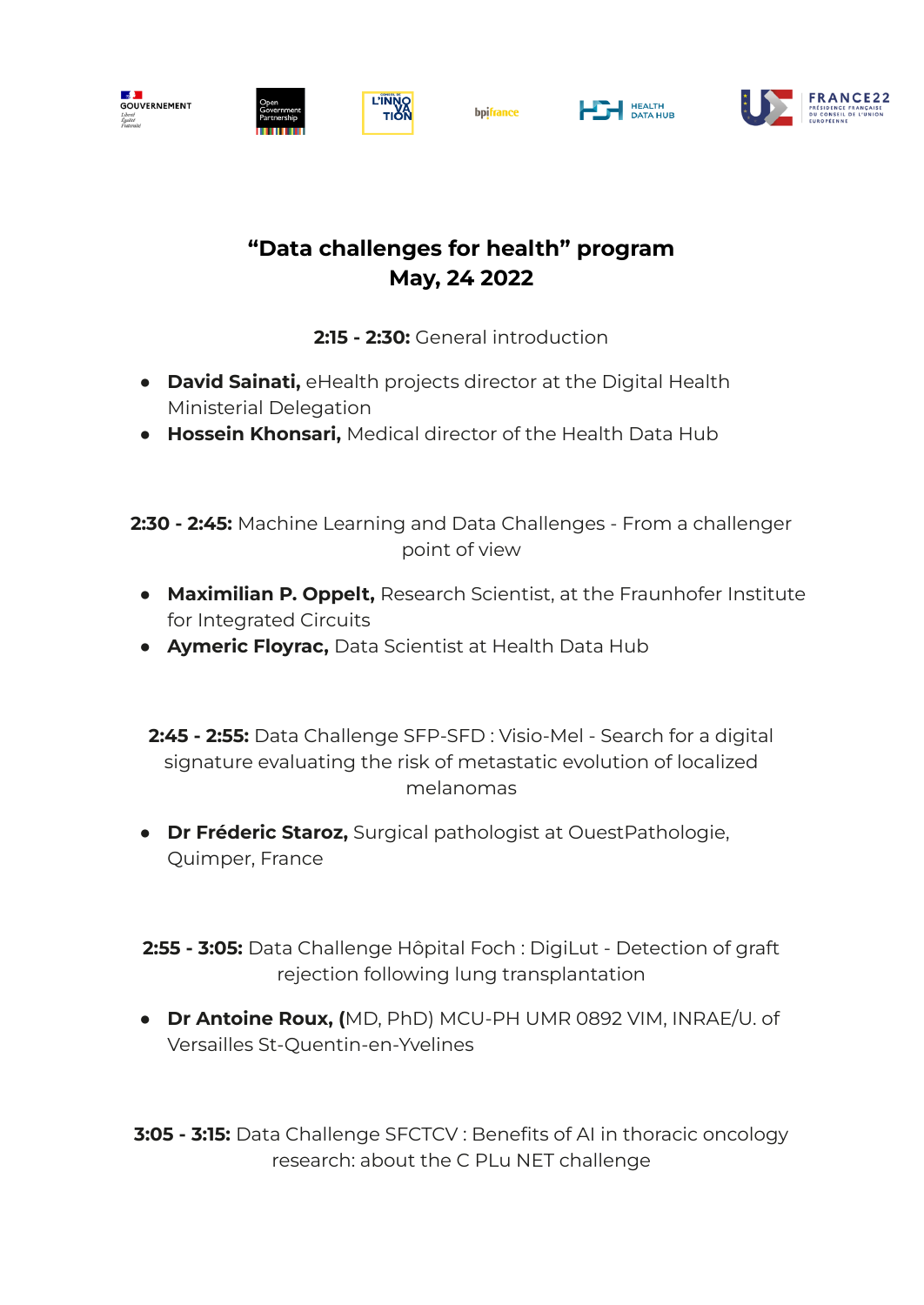

**● Romain Vergé,** Resident in thoracic surgery at the Toulouse University Hospital, member of the French Society of Thoracic and Cardiovascular Surgery

## **3:15 - 4:05: Break**

**4:05 - 4:15:** SageBionetworks - Organizing DREAM Challenges for Engaged Health Research (Intervention in english)

**● Thomas Schaffter,** PhD, Lead of the Research & Benchmarking Technology Workstream Sage Bionetworks

**4:15 - 4:25:** Data Challenge SFMN : Dat-Hub - Parkinson and dopamine transporter imaging: a data challenge from the Health Data Hub and the French Society of Nuclear Medicine

- **● Prof. Eric Guedj,** Aix-Marseille University, Timone hospital, SFMN leader of Brain Work Group
- **4:25 - 4:35:** Data Challenge HUS : D-IA-GNO-DENT HDH Data Challenge Rare oral diseases / Artificial intelligence / Diagnostic assistance
	- **● Pr Agnès Bloch-Zupan,** (PU-PH) Hôpitaux Universitaires de Strasbourg,Centre de référence coordonnateur des maladies rares orales et dentaires CRMR O-Rares Université de Strasbourg, Faculty of Dental Surgery and Institute of Genetics and Molecular and Cellular Biology, CNRS- UMR7104, INSERM U1258

**4:35 - 4:45:** Data Challenge SFA : Allergen Chip Challenge: artificial intelligence at the service of the allergic patient

**●**